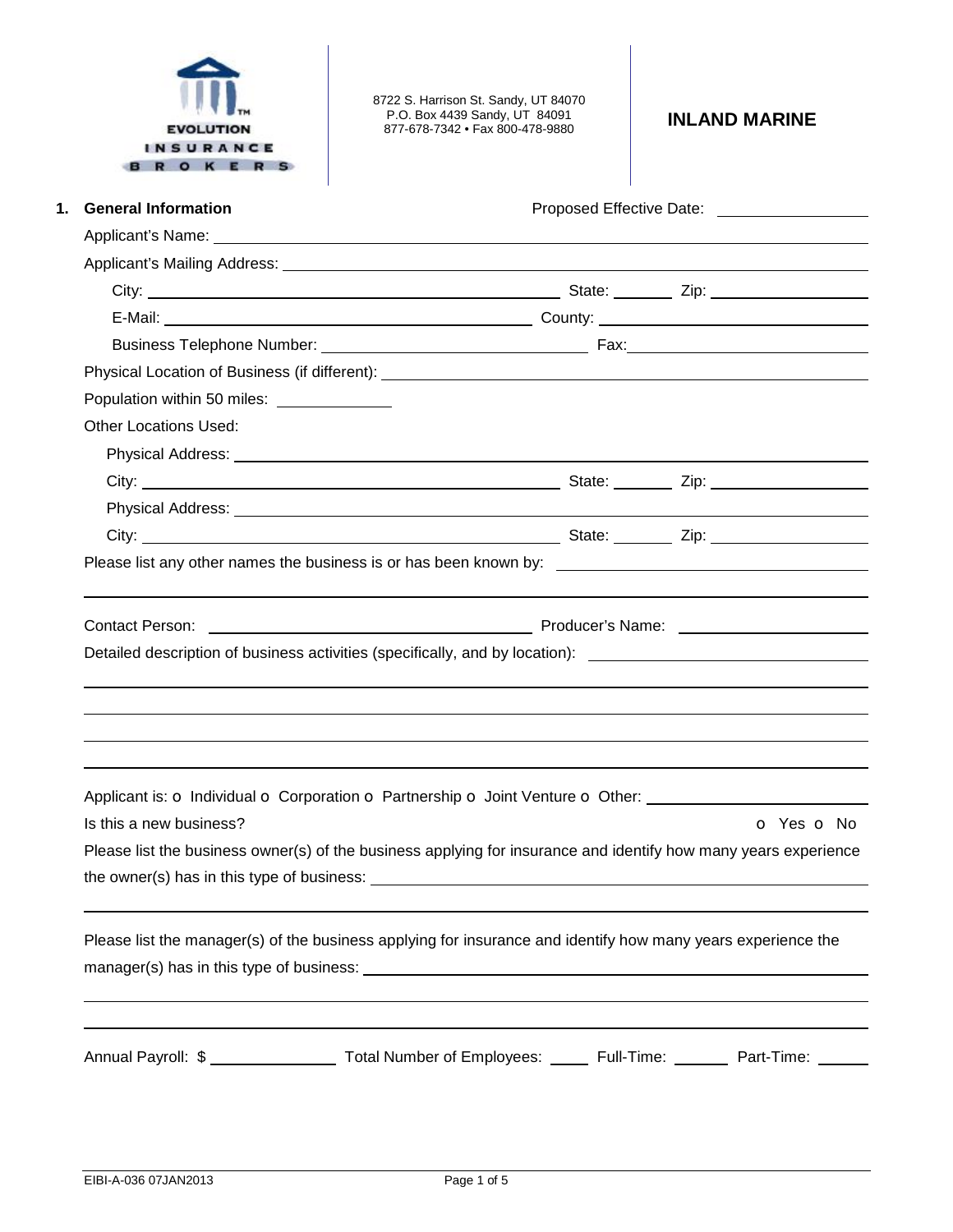Please describe the business's drug policy and what the procedure is when an applicant or employee fails a drug

test:

|                                      | Does your company have within its staff of employees, a position whose job description deals with product<br>liability, loss control, safety inspections, engineering, consulting, or other professional consultation advisory |
|--------------------------------------|--------------------------------------------------------------------------------------------------------------------------------------------------------------------------------------------------------------------------------|
| services?<br>If yes, please tell us: | O Yes O No                                                                                                                                                                                                                     |
|                                      | Employee Name: Lawrence and the contract of the contract of the contract of the contract of the contract of the contract of the contract of the contract of the contract of the contract of the contract of the contract of th |
|                                      |                                                                                                                                                                                                                                |
|                                      |                                                                                                                                                                                                                                |
|                                      |                                                                                                                                                                                                                                |
| 2. Insurance History                 |                                                                                                                                                                                                                                |
|                                      | Who is your current insurance carrier (or your last if no current provider)? ________                                                                                                                                          |

Provide name(s) for all insurance companies that have provided Applicant insurance for the last three years:

|                        | Coverage: | Coverage: | Coverage: |
|------------------------|-----------|-----------|-----------|
| Company Name           |           |           |           |
| <b>Expiration Date</b> |           |           |           |
| <b>Annual Premium</b>  | S         | ۰D        | Φ         |

Has the Applicant or any predecessor ever had a claim? The Contract of Monocomusic Contract of No. The Contract O

Attach a five year loss/claims history, including details. (REQUIRED)

Have you had any incident, event, occurrence, loss, or Wrongful Act which might give rise to a Claim covered by this Policy, prior to the inception of this Policy? **o** Yes **o** No

If yes, please explain:

 

Has the Applicant, or anyone on the Applicant's behalf, attempted to place this risk in standard markets?

o Yes o No

If the standard markets are declining placement, please explain why:

### **3. Other Insurance**

Please provide the following information for all other business-related insurance the Applicant currently carries.

| Coverage Type          |  |     |
|------------------------|--|-----|
| Company Name           |  |     |
| <b>Expiration Date</b> |  |     |
| Annual Premium   \$    |  | ۰D. |

## **4. Desired Insurance**

### **Total insured amount requested: \$**

**Self-Insured Retention (SIR):** o \$1,000 (Minimum) o \$1,500 o \$2,500 o \$5,000 o \$10,000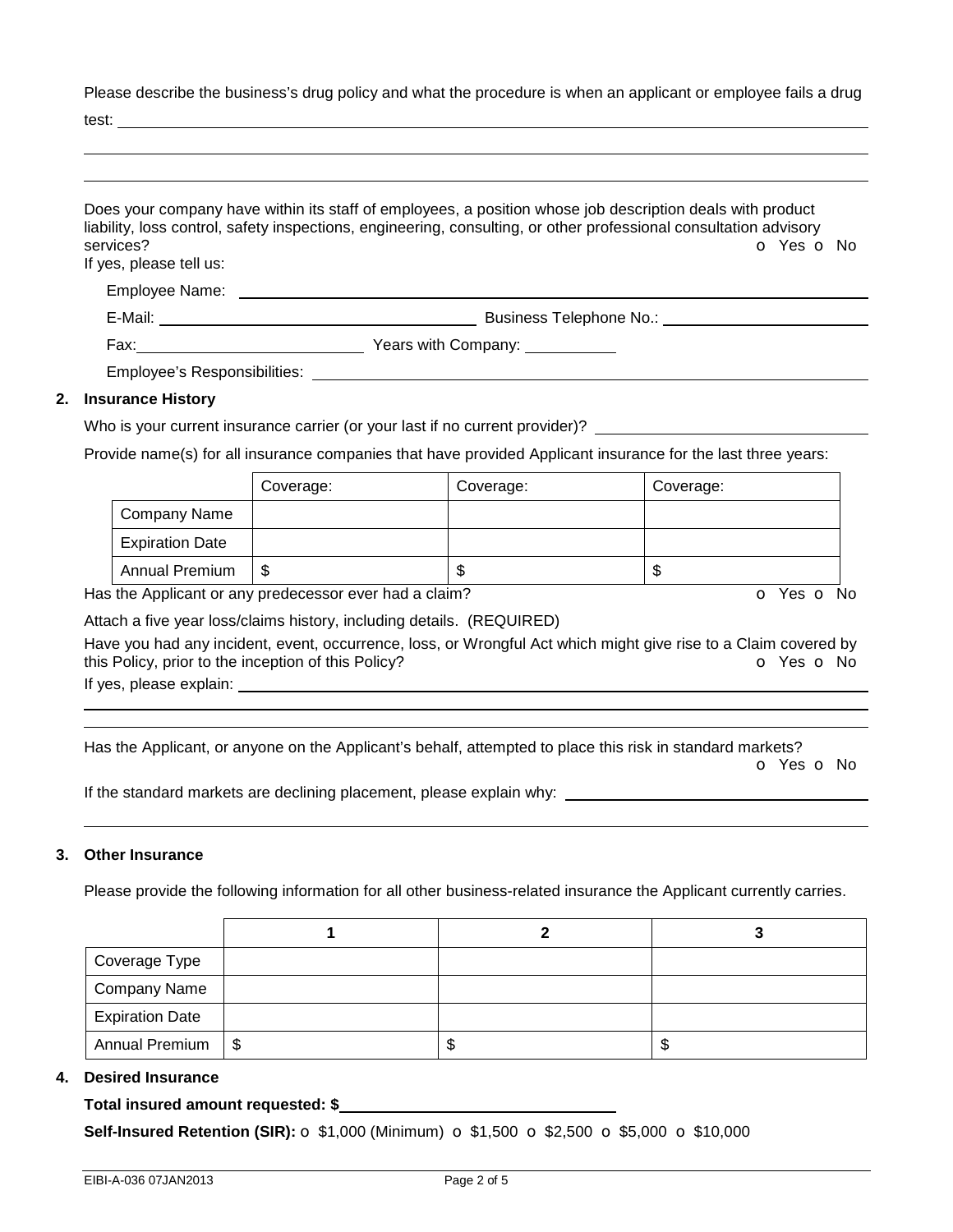# **5. Business Activities**

| 1. |     | Is equipment subject to the following hazards?                                                             |                          |
|----|-----|------------------------------------------------------------------------------------------------------------|--------------------------|
|    | a.  | Transportation by water:                                                                                   | O Yes O No               |
|    |     | If yes, please specify anticipated number of trips per year: __________________                            |                          |
|    |     |                                                                                                            |                          |
|    |     |                                                                                                            |                          |
|    |     | Maximum value shipped any one time: \$                                                                     |                          |
|    | b.  | Operations from barges or other floating conveyances:                                                      | o Yes o No               |
|    | c.  | Operations on Ice and Muskeg:                                                                              | o Yes o No               |
|    | d.  | Other activities unusual to the general operations description of the applicant:                           | O Yes O No               |
|    |     |                                                                                                            |                          |
| 2. |     | Is equipment located in areas subject to the following:                                                    |                          |
|    |     | $(1)$ Flood:                                                                                               | O Yes O No               |
|    | (2) | Landslide:                                                                                                 | <b>O</b> Yes <b>O</b> No |
|    |     | (3) Earthquake:                                                                                            | o Yes o No               |
|    |     | (4) Hurricane/Typhoon:                                                                                     | O Yes O No               |
|    |     | (5) Snowslide:                                                                                             | o Yes o No               |
| 3. |     | What percentage of total work performed includes the following:                                            |                          |
|    |     | (1) Logging Operations:<br>$\frac{9}{6}$                                                                   |                          |
|    | (2) | $\frac{9}{6}$<br>Strip Mining:                                                                             |                          |
|    | (3) | <b>Bridge Construction:</b><br>$\frac{9}{6}$                                                               |                          |
|    | (4) | <b>Road Construction:</b><br>$\frac{9}{6}$                                                                 |                          |
|    | (5) | Land clearing or brush cutting:<br>$\frac{9}{6}$                                                           |                          |
|    | (6) | <b>Underground Mining:</b><br>$\overline{\phantom{1}}^{\%}$                                                |                          |
|    | (7) | Dam Construction:<br>$\frac{9}{6}$                                                                         |                          |
|    |     | (8) Oilfields:<br>$\%$                                                                                     |                          |
|    |     | (9) Other: $\overline{\phantom{a}}$                                                                        |                          |
| 4. |     | If equipment is not transported from site to site under its own power, please specify method(s) of         |                          |
|    |     |                                                                                                            |                          |
|    |     |                                                                                                            |                          |
| 5. |     | Is the equipment used solely by the applicant?                                                             | O Yes O No               |
| 6. |     | If the equipment is leased to others, complete the following and attach a copy of the applicant's standard |                          |
|    |     | lease agreement:                                                                                           |                          |
|    |     | (1) Equipment is leased on: O Long Term Leases O Short Term Leases                                         |                          |
|    | (2) | Maximum value of equipment on lease at any one time: \$                                                    |                          |
|    |     | (3) Average value of equipment on lease at any one time:<br>\$                                             |                          |
|    | (4) | Equipment leased with operator:                                                                            | O Yes O No               |
|    |     |                                                                                                            |                          |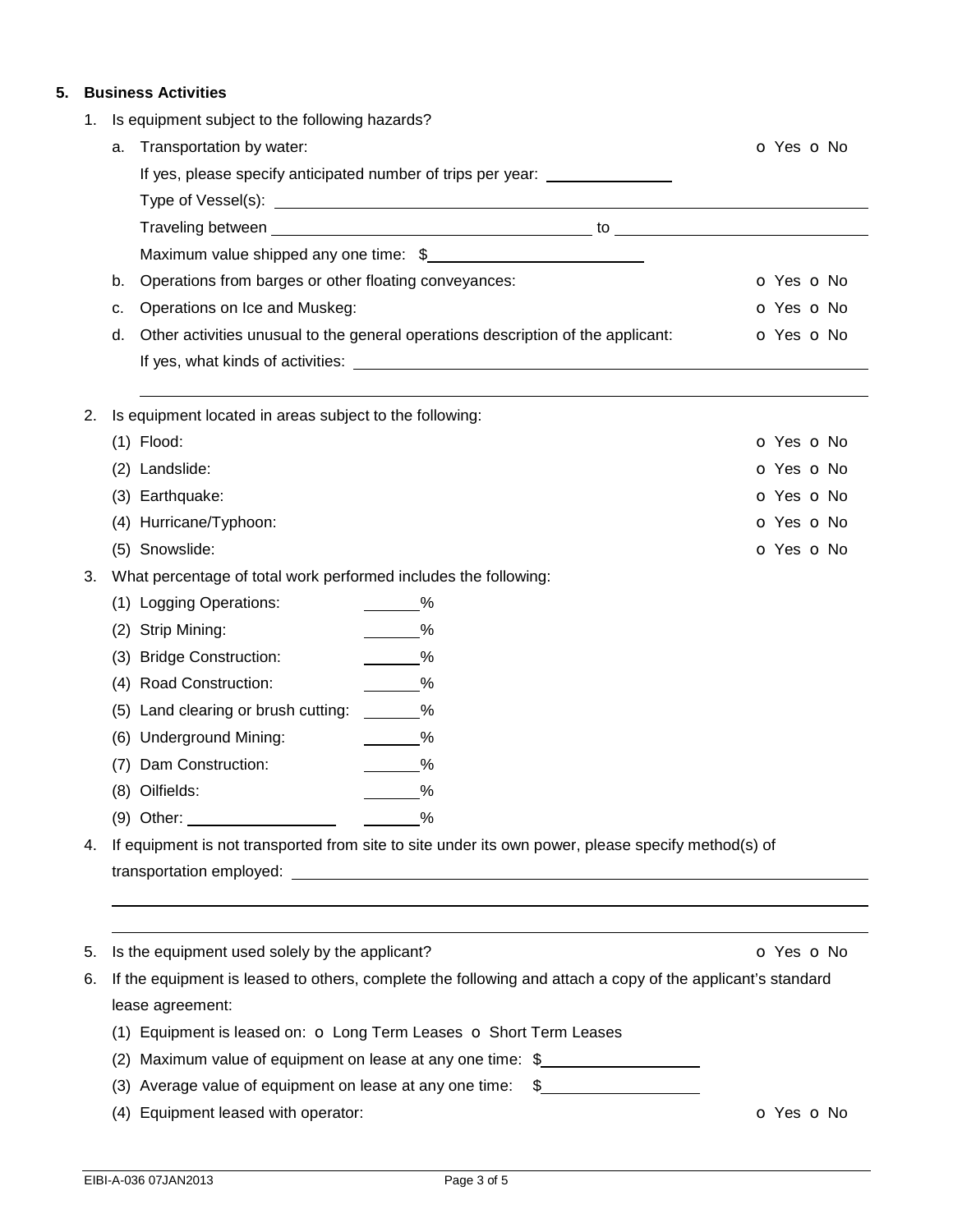|    | (5) Does lease agreement make lessor primary in the event of a loss?                                                                         | O Yes O No |  |  |  |  |
|----|----------------------------------------------------------------------------------------------------------------------------------------------|------------|--|--|--|--|
| 7. | Maximum accumulation of equipment at any one site including any repair and maintenance garages or                                            |            |  |  |  |  |
|    | $\frac{1}{2}$<br>storage garages:                                                                                                            |            |  |  |  |  |
| 8. | Please describe the construction, fire prevention and common or special hazards of all repair and                                            |            |  |  |  |  |
|    | maintenance garages or storage garages in which equipment is repaired or restored: ________________                                          |            |  |  |  |  |
|    |                                                                                                                                              |            |  |  |  |  |
|    |                                                                                                                                              |            |  |  |  |  |
|    |                                                                                                                                              |            |  |  |  |  |
|    | (1) Address:<br><u> 1989 - John Harry Harry Harry Harry Harry Harry Harry Harry Harry Harry Harry Harry Harry Harry Harry Harry H</u>        |            |  |  |  |  |
|    |                                                                                                                                              |            |  |  |  |  |
|    | (3) Fire Prevention:<br><u> 1989 - Johann John Stein, markin fan it ferstjer fan de ferstjer fan it ferstjer fan it ferstjer fan it fers</u> |            |  |  |  |  |
|    | (4) Common or special hazards (i.e., spray painting, welding, etc.): [199] Common or special hazards (i.e., spray painting, welding, etc.):  |            |  |  |  |  |
| 9. | If equipment, when not in use, is stored in open, is open area:                                                                              |            |  |  |  |  |
|    | $(1)$ Fenced:                                                                                                                                | O Yes O No |  |  |  |  |
|    | (2) Locked:                                                                                                                                  | O Yes O No |  |  |  |  |
|    | (3) Under watchman supervision:                                                                                                              | o Yes o No |  |  |  |  |
|    | 10. What is general condition of equipment: o Excellent o Good o Fair o Poor                                                                 |            |  |  |  |  |
|    | 11. If question answered by broker, was this from personal observation or knowledge?                                                         | O Yes O No |  |  |  |  |
|    |                                                                                                                                              |            |  |  |  |  |
|    |                                                                                                                                              |            |  |  |  |  |
|    |                                                                                                                                              |            |  |  |  |  |
|    | 12. Are maintenance and overhauls done on a scheduled basis?                                                                                 | O Yes O No |  |  |  |  |
|    |                                                                                                                                              |            |  |  |  |  |
|    | 13. Regarding field buildings, trailers, and their contents:                                                                                 |            |  |  |  |  |
|    | (1) What is the maximum concentration of value at any one location: $$$                                                                      |            |  |  |  |  |
|    | (2) If more than one site, what is the distance between locations:                                                                           |            |  |  |  |  |
|    |                                                                                                                                              |            |  |  |  |  |
|    | (4) Is fire fighting equipment available:                                                                                                    | o Yes o No |  |  |  |  |
|    |                                                                                                                                              |            |  |  |  |  |
|    |                                                                                                                                              |            |  |  |  |  |
|    | (5) Is/are there standpipes, hydrant(s), or other water on site?                                                                             | O Yes O No |  |  |  |  |
|    |                                                                                                                                              |            |  |  |  |  |
|    | (6) Are portable extinguishers available?                                                                                                    | O Yes O No |  |  |  |  |
|    | 14. Please provide the following information for each piece of equipment for which you desire coverage: (attach                              |            |  |  |  |  |
|    | additional sheet if necessary)                                                                                                               |            |  |  |  |  |

| <b>Description</b> | Serial # (if applicable) | Age | Value |
|--------------------|--------------------------|-----|-------|
|                    |                          |     |       |
|                    |                          |     |       |
|                    |                          |     |       |